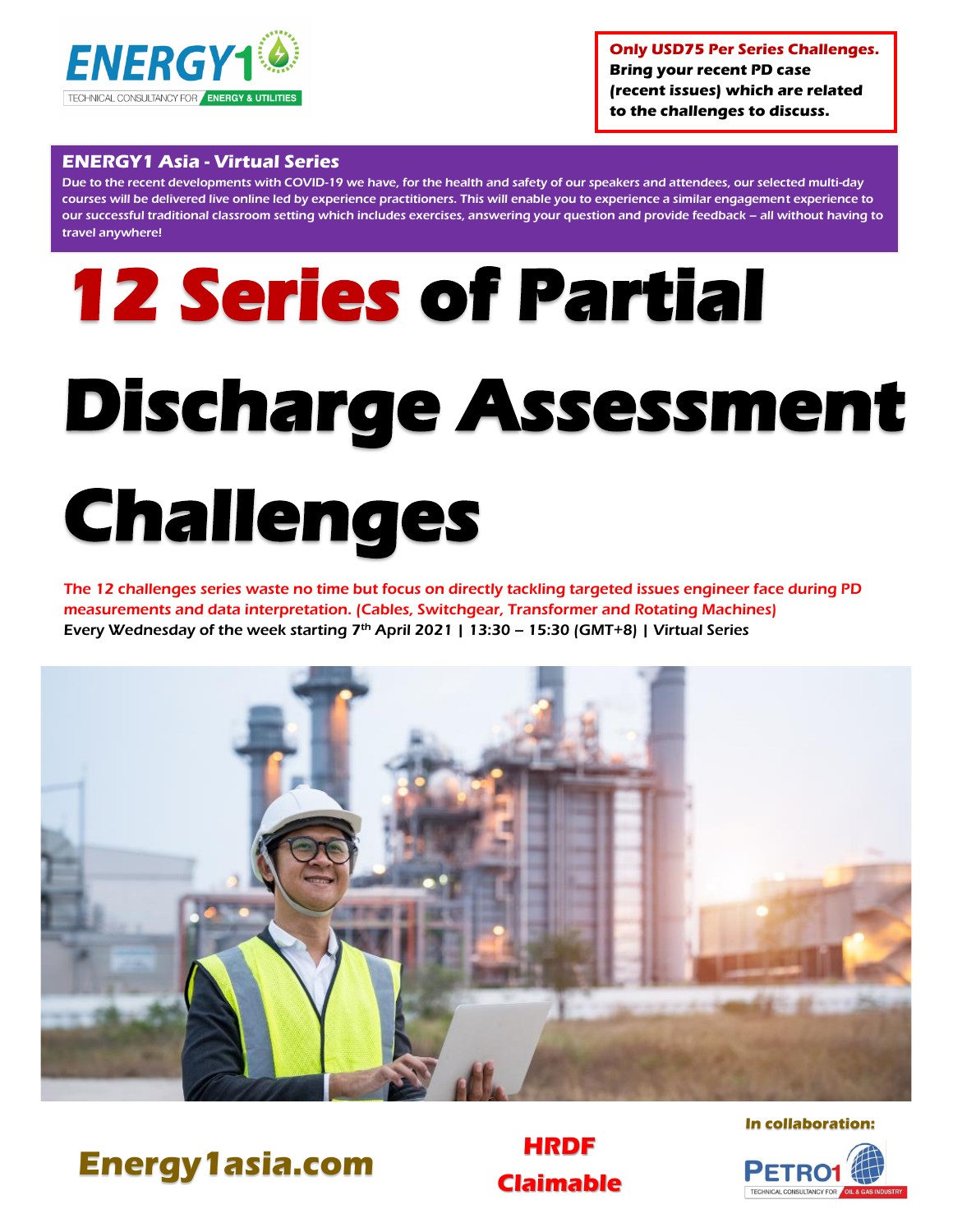The **12 series of discussion sessions** have been developed to expose the pitfalls of Partial Discharge assessment and challenges faced by Electrical engineer when performing, collecting, interpreting Partial Discharge for each individual asset (from cables, switchgear, Transformer, and rotating machines). Each 2-hour session is devoted to one specific challenge, related case study, techniques, and recommendations for better managing Partial Discharge Assessment.

The instructor will further provide tips and tricks for properly perform Partial Discharge testing from data collection to data interpretation. Each challenge will be supported with real case study (pictures) and graphs to improve the learning process. Each challenge will be focused on how to do it from the practical point of view (industry point of view) not academic point of view.

**The 12 challenges series waste no time but focus on directly tackling targeted issues engineer face during PD measurements and data interpretation.** At the end of the 12 challenges series, the attendees will be able to select the right PD measurement setup, Data collection and analysis, PD pre-localization, electrical assets PD assessment and PD repair

# **Consultant point of view: (Applicable to all PD brand equipment)**

These 12 series challenges will be presented from a consultant point of view not representing any PD brand equipment. It will be general and applicable to all the equipment. During the Q&A session the instructor will be able to discuss specific cases related to the customer test equipment.

# **Delivery of Virtual Session**

The virtual session will be delivered online comprising 12 sessions of 2 hours per session, with **75 minutes allocated for presentation and 45 minutes of Q & A**. Participants can submit questions prior to or during the session.

# **This workshop should not be confused with the full PD assessment VILT session style presentation which provide a complete understanding of the subject from A to Z.**

# **The sessions will occur every Wednesday of the week, beginning from 7 th April 2021**

- These 12 challenges series are **extensively targeted** to assist engineer in tackling specific issues face during PD measurement and data interpretation.
- You can bring your recent PD case (recent issues) which are related to the challenges to discuss by submitting the question in advance.
- You can submit questions to be addressed during the virtual session without identifying yourself to other participants.
- The access to the virtual platform can be via any devices (laptop, mobile phones or notepads) with good internet connection, from anywhere in the world. However, it is highly recommended to use your laptops / desktops for better understanding of the content to be presented.
- You are highly encouraged to be interactive during the virtual session.

# **This program is intended for:**

**This 12 series Virtual session will be valuable to all levels of engineers and managers dealing with condition assessment of medium and high voltage electrical assets who work in the power industry from generator companies to transmission and distribution system operators. Engineers working in oil and gas industry who are involved in performing PD measurement in Critical MV assets such as Motors, distribution transformers, cables and switchgears will gain from the course.**

- Electrical engineers: to learn about partial discharge and gain knowledge, tips and tricks related to PD measurements and data interpretation.
- Engineers interested on PD data analysis and interpretation.
- Asset managers: to evaluate the condition of their assets. (only the challenges related to that subject)
- Project engineer/ manager involved in new project who want to have a clear idea of what is needed and how to evaluate the different solutions available in the market. (only the challenges related to that subject)
- Maintenance engineers/technicians: to perform condition assessment test and/or re-commissioning after repair. (only the challenges related to that subject)
- Engineering and maintenance personnel who are involved in condition assessments of electrical assets.
- Company who employed 3<sup>rd</sup> party to perform partial discharge testing: will learn what information to look for in order to do the correct analysis based on the asset/test performed. This will help to evaluate the test reports provided by third party contractors and in selecting the right test follow up action.
- Any industries/engineers involved with: Cables (MV: 6kV 35kV / High and Extra HV: 66kV 500kV), Switchgear (AIS 6kV 35kV / GIS: 35kV – 500kV), Transformers (MV: 6kV – 35kV/ HV and EHV: 66kV – 500kV), Motors (6.6kV – 11kV / 17.5kV) and Generators (6.6 – 30kV).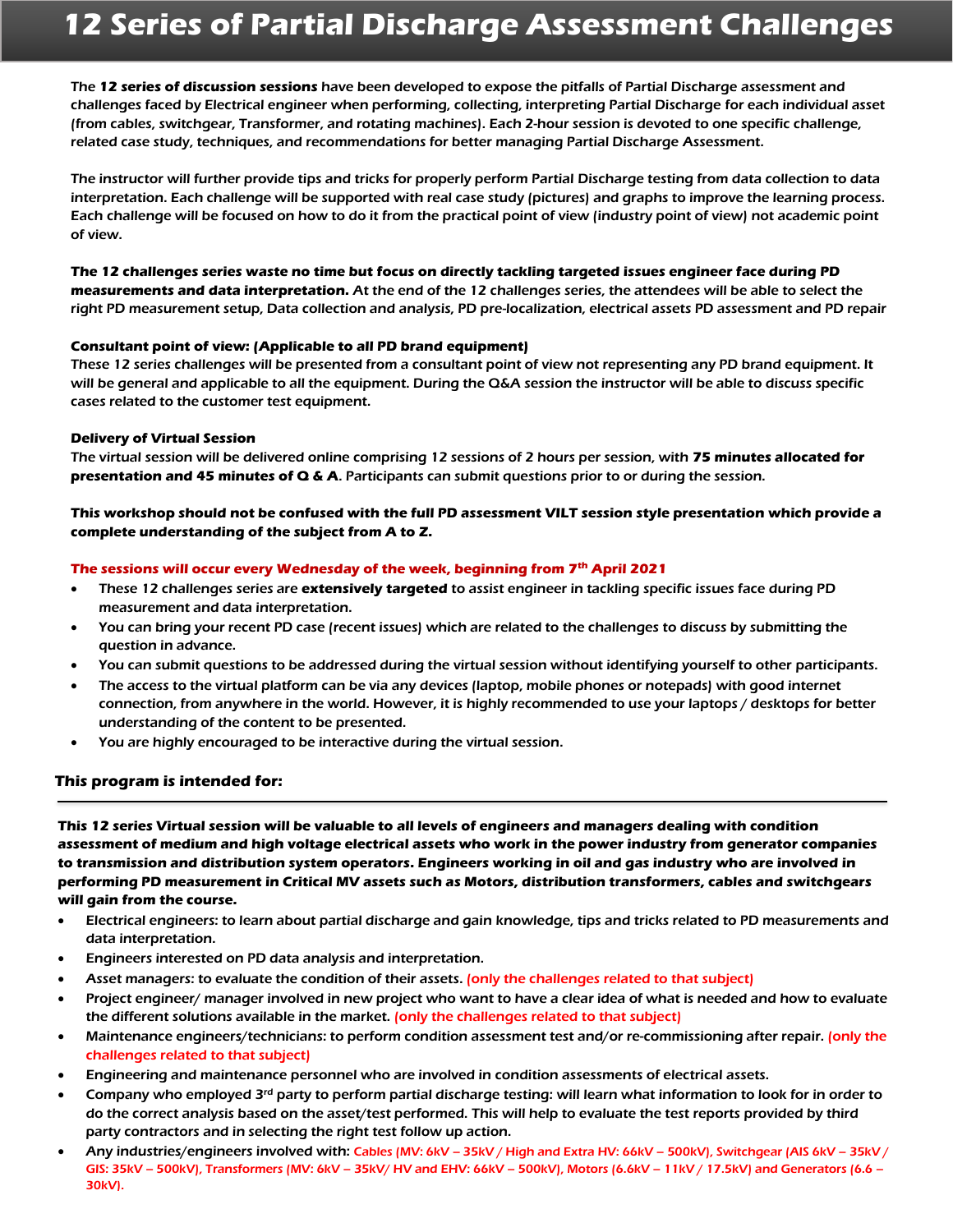# **12 Series of Partial Discharge Assessment Challenges Virtual Session (Discussion Q&A)**

# **The 12 targeted challenges series are:**

- **1.** What the PD pattern is showing? (7th April 2021) Learn how to read the PD Pattern by analyzing together with the instructor some real phenomena.
- **2. Is the PD detected to high?** (14th April 2021) Learn how to properly weight the PD amplitude in your analysis.
- **3. Should I perform Online or Offline PD measurements?** (21st April 2021) Learn the advantages offered by the two measurement techniques.
- **4. Why there are different capacitance values for the coupling capacitor? How they affect my PD measurement?** Learn how to select the right measurement setup by analyzing the principle behind the PD detection using Coupling capacitors. (28<sup>th</sup> April 2021)
- **5. Transient Earthing Voltage, Ultrasonic, High Frequency Current Transformer what should I use for Online PD**  measurement? (5<sup>th</sup> May 2021) Learn how to select the right measurement setup by analyzing the principle behind the online PD measurement.
- **6. Am I properly collecting the data?** (12th May 2021) Learn what is required to have a complete set of PD data.
- **7. pC or mV?!?** (19th May 2021) Learn when pC/mV are used and how they affect your analysis.
- **8. How can I filter the noise?** (26<sup>th</sup> May 2021) Learn how to recognize the noise and when and how to filter it.
- **9. Where the PD activity is located?** (2nd June 2021) Learn how to pre-locate the PD activities and which are the limitations.
- 10. Should I repeat the measurement regularly? (9th June 2021) Learn how to determinate the PD measurement interval based on the asset to be tested.
- **11. When should I remove the asset from service if it is affected by PD?** (16th June 2021) Learn how to assess the PD test results and determinate the right action.

### **12. Can I fix it?** (23rd June 2020)

Learn where and how to mitigate the PD activities.

# ONLINE COURSE DELIVERY & PARTICIPATION DETAILS

Energy1 Asia will use Microsoft Teams to facilitate participation in the upcoming event. Attendees do not need to have an existing Teams account to participate in the broadcast. The course will play in attendee's browser. When attendees sign on, their microphones are typically muted. Attendees should keep their mic muted until such time as it's needed to ask a question.

During the event, participants will have the option of using a microphone to speak with the room and ask questions, or type in any questions via the chat window and our online administrator will relay your question to the instructor.

- Each attendee will receive an event invitation by email, which will include one link to sign on for the full 2 Hours session.
- The remote meeting connection will open approximately 30 minutes before the start of the course. We encourage attendees to connect as early as possible in case of unforeseen problems.

# **Energy1asia.com**